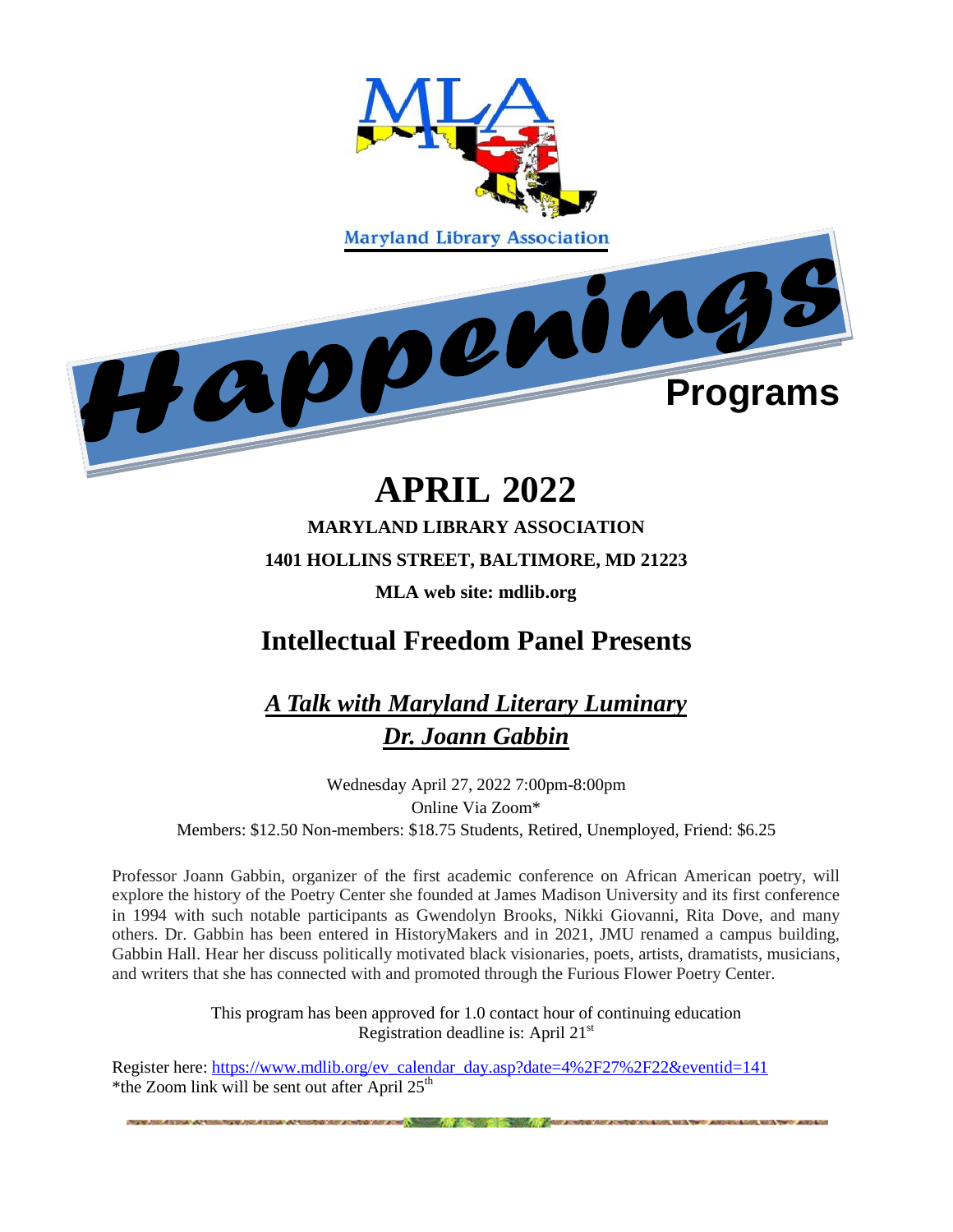## **DIVISION, INTEREST GROUP, PANEL AND COMMITTEE MEETINGS**

| <b>April</b> | $\mathbf{1}$            | Legislative Panel Meeting, 10:00am. Online via Zoom. Contact Andrea Berstler<br>at aberstler@carr.org. |
|--------------|-------------------------|--------------------------------------------------------------------------------------------------------|
|              | $\mathbf{1}$            | Reader's Advisory Interest Group Meeting, 1:00pm-3:00pm. Online via                                    |
|              |                         | Blackboard. Contact Amy Jenkins at amy jenkins@pgcmls.info                                             |
|              | $\overline{\mathbf{4}}$ | Future of Libraries Interest Group Meeting, 10:00am-Noon. Online via                                   |
|              |                         | Zoom. Contact Tracy Miller at millert@hcplonline.org.                                                  |
|              | 5                       | Tech Committee Meeting. 10:00am. Online via Zoom. Contact Maddie Hines at                              |
|              |                         | madie.hines@montgomerycountymd.gov.                                                                    |
|              | 6                       | Intellectual Freedom Panel Meeting, 2:00pm. Online via Zoom. Contact                                   |
|              |                         | Andrea Boothby Rice at andrea@qaclibrary.org.                                                          |
|              | 7                       | Support Staff Division Meeting, 1:30pm. AACPL-Busch Annapolis Branch.                                  |
|              |                         | Contact Gabriél Jones at gabriel.jones@pgcmls.info                                                     |
|              | 11                      | Children's Services Division Meeting, 10:00am-12:30pm. Online via                                      |
|              |                         | Blackboard. Contact Jill Hutchison at <i>jhutchison@stmalib.org</i> .                                  |
|              | 13                      | Conference Committee Meeting, 10:00am-Noon. Online via Zoom. Contact                                   |
|              |                         | Megan Sutherland at megan.sutherland@pgcmls.info.                                                      |
|              | 13                      | Steering Committee Meeting, 1:00pm-3:00pm, Online via Zoom. Contact Josh                               |
|              |                         | Stone at mlaexec@mdlib.org.                                                                            |
|              | 18                      | Equity Diversity and Inclusion Meeting, 3:00pm. Online via Zoom. Contact                               |
|              |                         | Michelle Hamiel at michelle.hamiel@pgcmls.info.                                                        |
|              | 21                      | ACRL-MD Meeting, 11:00am. Online via Zoom. Contact Sean Hogan at                                       |
|              |                         |                                                                                                        |
|              | 22                      | shogan@ubalt.edu.                                                                                      |
|              |                         | MSLA/MLA Leadership Facilitators Program: Follow up session to debrief                                 |
|              |                         | experiences teaching the class. 11:00am-12:00pm                                                        |
|              | 27                      | Intellectual Freedom Panel Program, see article above.                                                 |
| <b>May</b>   | $\boldsymbol{2}$        | Future of Libraries Interest Group Meeting, 10:00am-Noon. Online via                                   |
|              |                         | Zoom. Topic: Mental Health and Social Justice Contact Tracy Miller at                                  |
|              |                         | millert@hcplonline.org.                                                                                |
|              | $\mathbf{3}$            | Tech Committee Meeting. 10:00am. Online via Zoom. Contact Maddie Hines at                              |
|              |                         | madie.hines@montgomerycountymd.gov.                                                                    |
|              | $4 - 6$                 | Annual MLA/DLA Conference. Cambridge Md. See article below.                                            |
|              | 4                       | MSLA/MLA Leadership Facilitators Program: One day session at the MLA                                   |
|              |                         | Conference. Pre-registration required.                                                                 |
|              | 9                       | Children's Services Division Meeting, 10:00am-12:30pm. Online via                                      |
|              |                         | Blackboard.Contact Jill Hutchison at <i>ihutchison@stmalib.org</i> .                                   |
|              | 16                      | Equity Diversity and Inclusion Meeting, 3:00pm. Online via Zoom. Contact                               |
|              |                         | Hamiel at michelle.hamiel@pgcmls.info.<br>Michelle                                                     |
|              | 18                      | Executive Committee Meeting, 1:00pm-2:00pm. Online via Zoom. Contact                                   |
|              |                         | Josh Stone at mlaexec@mdlib.org.                                                                       |
|              | 18                      | Conference Committee Meeting, 10:00am-Noon. Online via Zoom. Contact                                   |
|              |                         | Megan Sutherland at: megan.sutherland@pgcmls.info.                                                     |
|              | 19                      | ACRL-MD Meeting, 11:00am. Online via Zoom. Contact Sean Hogan at                                       |
|              |                         | shogan@ubalt.edu.                                                                                      |
|              | 23                      | LGBTQ+ Meeting, 2:00pm-3:00pm. Online via Zoom. Contact Teresa Miller at                               |
|              |                         | Teresa.miller@pgcmls.info.                                                                             |
|              |                         |                                                                                                        |

an habitan kacamatan ing pag-pag-pagpal na pag-pag-pagpal na mga matangang nagang nagang ng mga matangang na m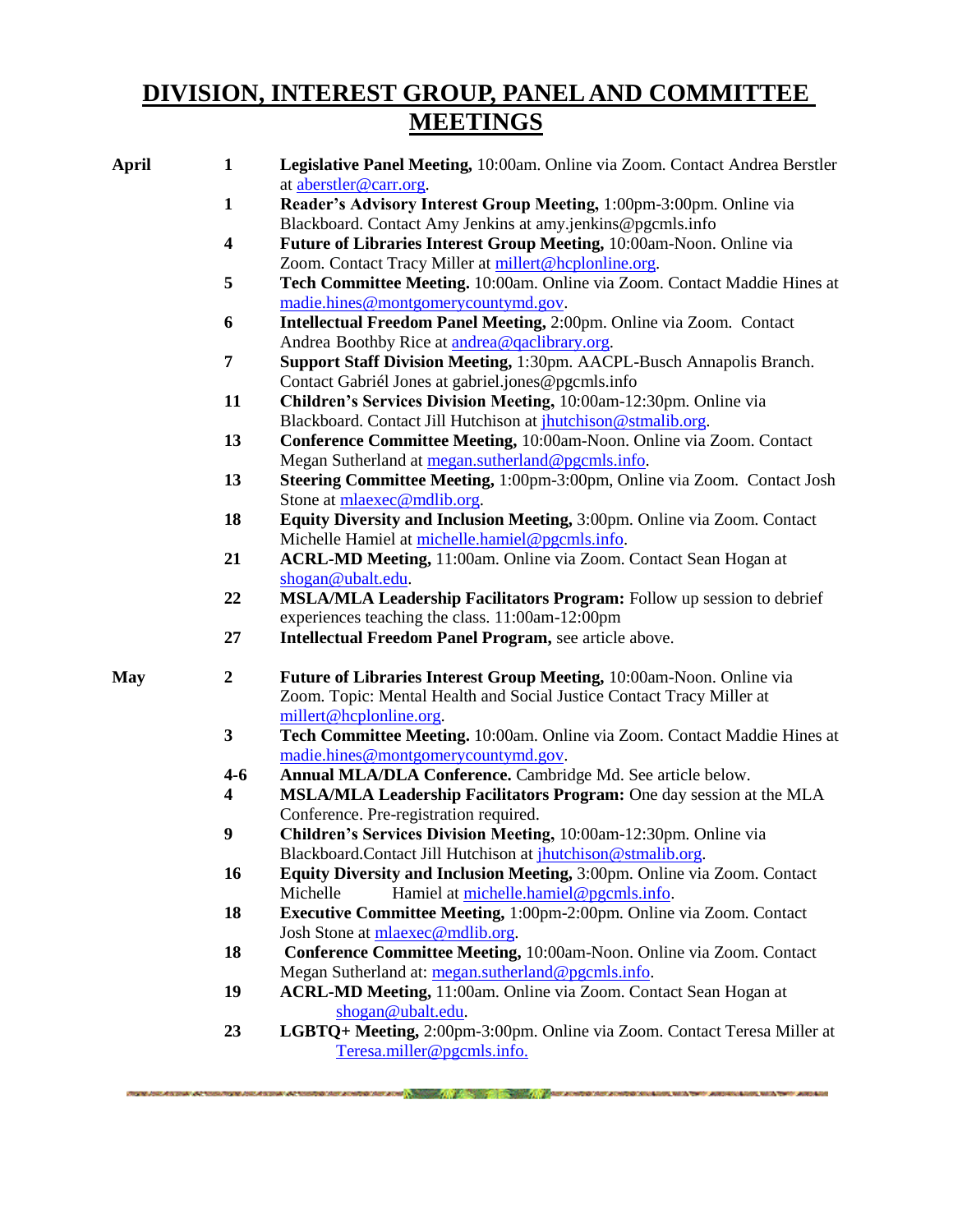## *2022 MLA/DLA Conference: Come As You Are May 4-6, 2022 Hyatt Regency, Cambridge MD*

We are happy to announce that over five hundred people are currently registered for the conference and we still have a month to go! Registering for specific sessions was optional, but gave us an idea of the popularity of programs as we assigned rooms. There is a tie for the most popular program: Recognizing Boundaries at Work on Friday morning, and Book Buzz 2022 on Thursday afternoon. You'll want to get to those sessions early in order to be guaranteed a good seat. Not yet registered? Register now using this link: [2022 MLA/DLA Conference](https://www.mdlib.org/ev_calendar_day.asp?date=5%2F4%2F22&eventid=138) . Your confirmation will include a link to the hotel registration form so that you can reserve your room. Don't delay-the number of rooms in our block is limited.

Take advantage of the conference to meet or reacquaint yourself with fellow librarians by volunteering at the Registration Desk or the Silent Auction area. It's only for an hour—here's the link: <https://www.signupgenius.com/go/30E0B4EA8A72BA6FE3-mladla3>

### **The State Library Resource Center**

The State Library Resource Center [has several one hour](https://nam11.safelinks.protection.outlook.com/?url=https%3A%2F%2Fwww.slrc.info%2Fdevelopment%2Fwebinars%2F&data=04%7C01%7Ckmonagan%40mdlib.org%7C346fbca5045e4765310308d9d7a028f2%7Cabfaca4f2f8440c29a45bd09ad83fe89%7C0%7C1%7C637777905181505158%7CUnknown%7CTWFpbGZsb3d8eyJWIjoiMC4wLjAwMDAiLCJQIjoiV2luMzIiLCJBTiI6Ik1haWwiLCJXVCI6Mn0%3D%7C3000&sdata=2Ku014fbEfCu6320Dtt1lAQ5lMbR%2F6glj%2BQXUgqpF68%3D&reserved=0) webinars starting in March.

| 4/13 | <b>Legal Resources</b>            |  |
|------|-----------------------------------|--|
| 4/27 | <b>Critical Race Theory II</b>    |  |
| 5/11 | <b>Maryland Reader's Advisory</b> |  |

Each training is worth one contact hour. To find out more and to sign up, simply click on the link above and then click on any session you are interested in. When registering, be sure to include your email address so that we can send you log in instructions before each scheduled session (usually this happens the day before). Please share this information with anyone who might be interested.

### **Law on the Frontlines: Legal Reference for Public Libraries**

and the first state of the company of the

Through an institutional partnership, the Thurgood Marshall State Library, the Maryland Access to Justice Commission, and the Conference of Maryland Court Law Library Directors have developed a standardized statewide curriculum for legal reference. In collaboration with the Maryland State Library since 2017, the curriculum is offered to public library systems to enable and empower public library staff across Maryland to provide quality legal reference in their local communities, ensuring that the law is accessible to every Marylander who needs it. The Spring 2022 Schedule is set for March through May and you can sign up for all or individual sessions. For each completed training, a Certificate of Completion indicating Contact Hours will be provided.

Registration here: [Registration](https://nam11.safelinks.protection.outlook.com/?url=https%3A%2F%2Fmdcourts.gov%2Fsites%2Fdefault%2Ffiles%2Fimport%2Flawlib%2F2022%2520Flyer%2520rev0217a2jc.pdf&data=04%7C01%7Ckmonagan%40mdlib.org%7C7f08012d3ce4444a26ba08d9f623ee0a%7Cabfaca4f2f8440c29a45bd09ad83fe89%7C0%7C1%7C637811456461772537%7CUnknown%7CTWFpbGZsb3d8eyJWIjoiMC4wLjAwMDAiLCJQIjoiV2luMzIiLCJBTiI6Ik1haWwiLCJXVCI6Mn0%3D%7C3000&sdata=r%2BIZb1lGBecF8K1c5Q32ZrQA7hwdmuUFN8f61rQ8THo%3D&reserved=0) here More information @ [Frontlines](https://nam11.safelinks.protection.outlook.com/?url=https%3A%2F%2Fmdcourts.gov%2Flawlib%2Fusing-library%2Ffor-librarians%2Flegal-reference-training&data=04%7C01%7Ckmonagan%40mdlib.org%7C7f08012d3ce4444a26ba08d9f623ee0a%7Cabfaca4f2f8440c29a45bd09ad83fe89%7C0%7C1%7C637811456461772537%7CUnknown%7CTWFpbGZsb3d8eyJWIjoiMC4wLjAwMDAiLCJQIjoiV2luMzIiLCJBTiI6Ik1haWwiLCJXVCI6Mn0%3D%7C3000&sdata=y2OrWDlqUst9RVg2xWEzaQo2S7EQp6qB2RFaNPdL9Ac%3D&reserved=0).